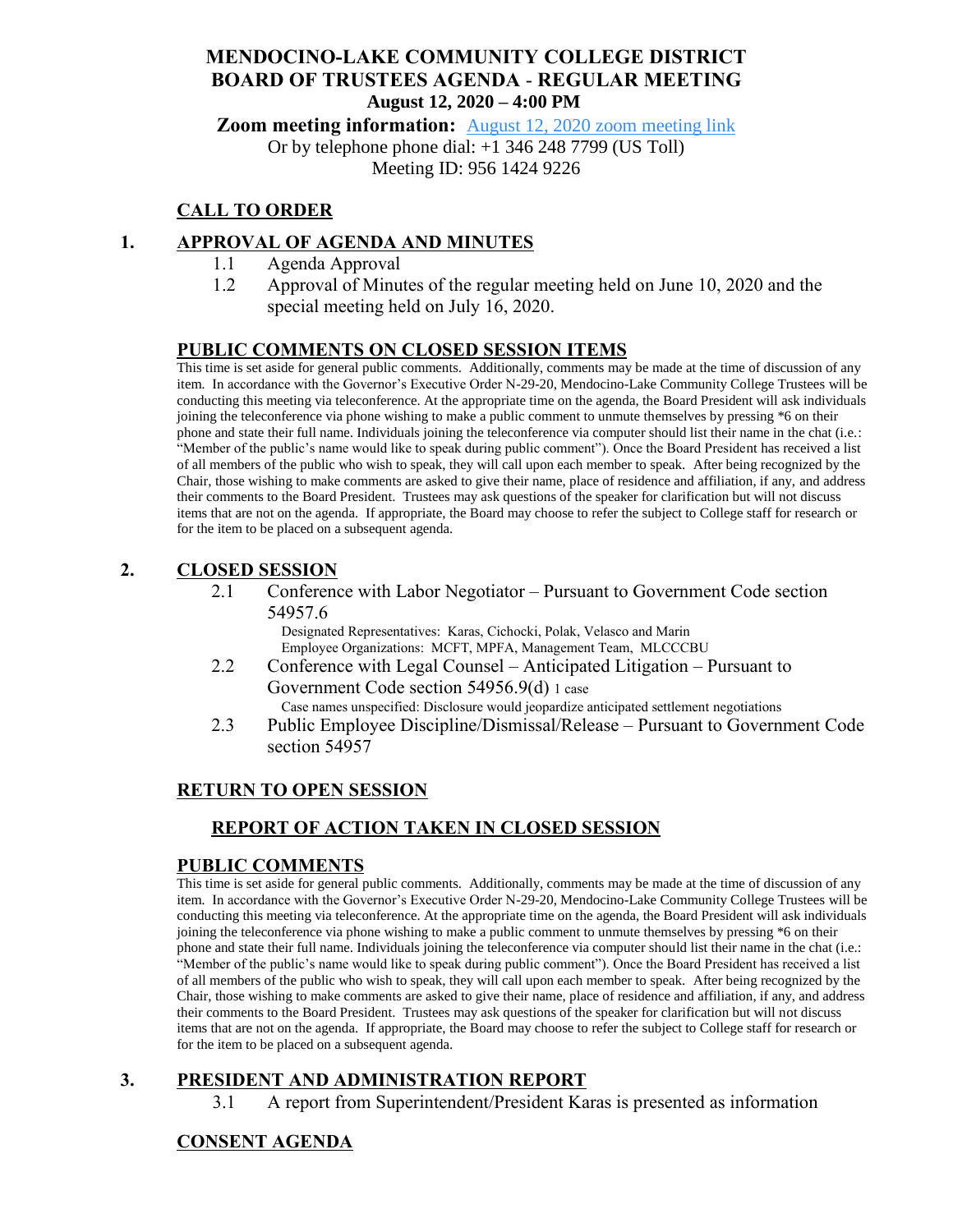# **4. Personnel**

- 4.1 Consideration to approve Personnel List Short Term Non-Continuing Employees
	- Recommendation to approve the list of short-term non-continuing personnel as presented
- 4.2 Consideration to approve Personnel List Part-Time Faculty Recommendation to approve the list of part-time faculty as presented
- 4.3 Consideration to Employ Full-Time Categorically Funded Faculty Recommendation to employ the full-time, categorically-funded faculty as presented
- 4.4 Consideration to Employ Probationary Full-Time Tenure-Track Faculty Recommendation to employ probationary full-time tenure -track faculty as presented
- 4.5 Consideration to ratify Resignation Classified Recommendation to ratify the classified resignation as presented
- 4.6 Consideration to Approve Classified Administrator Contract Recommendation to approve the classified administrator contract as presented

## **5. Other Items**

- 5.1 Fiscal Report as of June 30, 2020
	- Recommendation to accept the report as presented
- 5.2 Donations
	- Recommendation to accept the donated items as presented
- 5.3 Mendocino College 2020-2021 Catalog Recommendation to adopt the 2020-2021 catalog as presented

## **6. ACTION ITEMS**

- 6.1 Contracts and Agreements Quarterly Ratification Recommendation to ratify the contracts and agreements as presented
- 6.2 2020-2021 Appropriation Limit Resolution 08-20-01 Recommendation to adopt resolution 08-20-01 and establish the District's 2020-21 appropriation limit as presented
- 6.3 Signature Authorization for Superintendent/President Resolution 08-20-02 Recommendation to adopt resolution 08-20-02 as presented
- 6.4 Rescind Original Signature Authorization Resolution 08-19-02 Recommendation to rescind signature authorization for Interim Superintendent/President Eileen Cichocki as presented
- 6.5 Board Policy Additions and Revisions Second Reading Recommendation to approve the Board policies as presented
- 6.6 Board Policy Deletions Second Reading Recommendation to approve the Board policy deletion as presented
- 6.7 College and Careers Access Pathways (CCAP) Partnership Agreement Second Reading

Recommendation to approve the CCAP partnership agreement as presented

## **7. BIG PICTURE**

### COVID-19 Update

An update on the current status of the impact of the COVID-19 pandemic on the college and our students

## **8. INFORMATIONAL ITEMS AND REPORTS**

- 8.1 Mendocino College Foundation, Inc. Mendocino College Foundation informational report
- 8.2 Constituent Group Reports Reports from constituent groups are presented as information

### **9. TRUSTEE COMMUNICATIONS**

9.1 Trustee Reports

Written and oral reports from Trustees are presented as information

9.2 Future Agenda Items